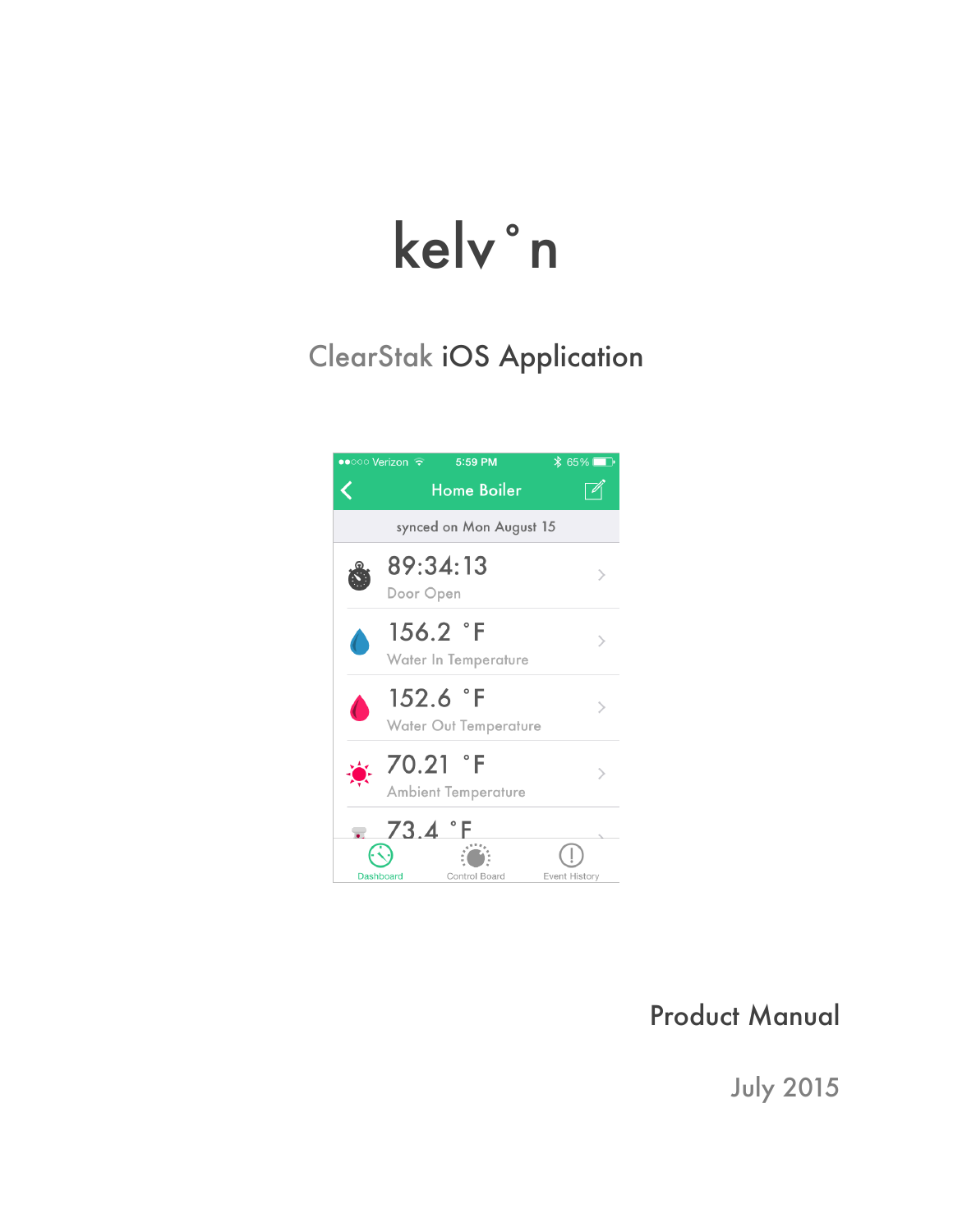# Table of Contents

| Downloading kelv°n          | 3                          |
|-----------------------------|----------------------------|
| Register as a User          | 3                          |
| Adding a furnace            | $\boldsymbol{\mathcal{A}}$ |
| Navigating kelv°n           | $\boldsymbol{4}$           |
| Overview                    | $\overline{\mathcal{A}}$   |
| Account                     | $\overline{\mathcal{A}}$   |
| Dashboard                   | 5                          |
| <b>Detailed Sensor Data</b> | 5                          |
| <b>Run Statistics</b>       | 5                          |
| <b>Control Board</b>        | 5                          |
| <b>Alerts</b>               | 5                          |
| <b>Export Data</b>          | 6                          |
| <b>Followers</b>            | 6                          |
| <b>Share This System</b>    | 6                          |
| <b>Edit Sensors</b>         | 6                          |
| <b>Event History</b>        | 6                          |
| Commenting                  | 6                          |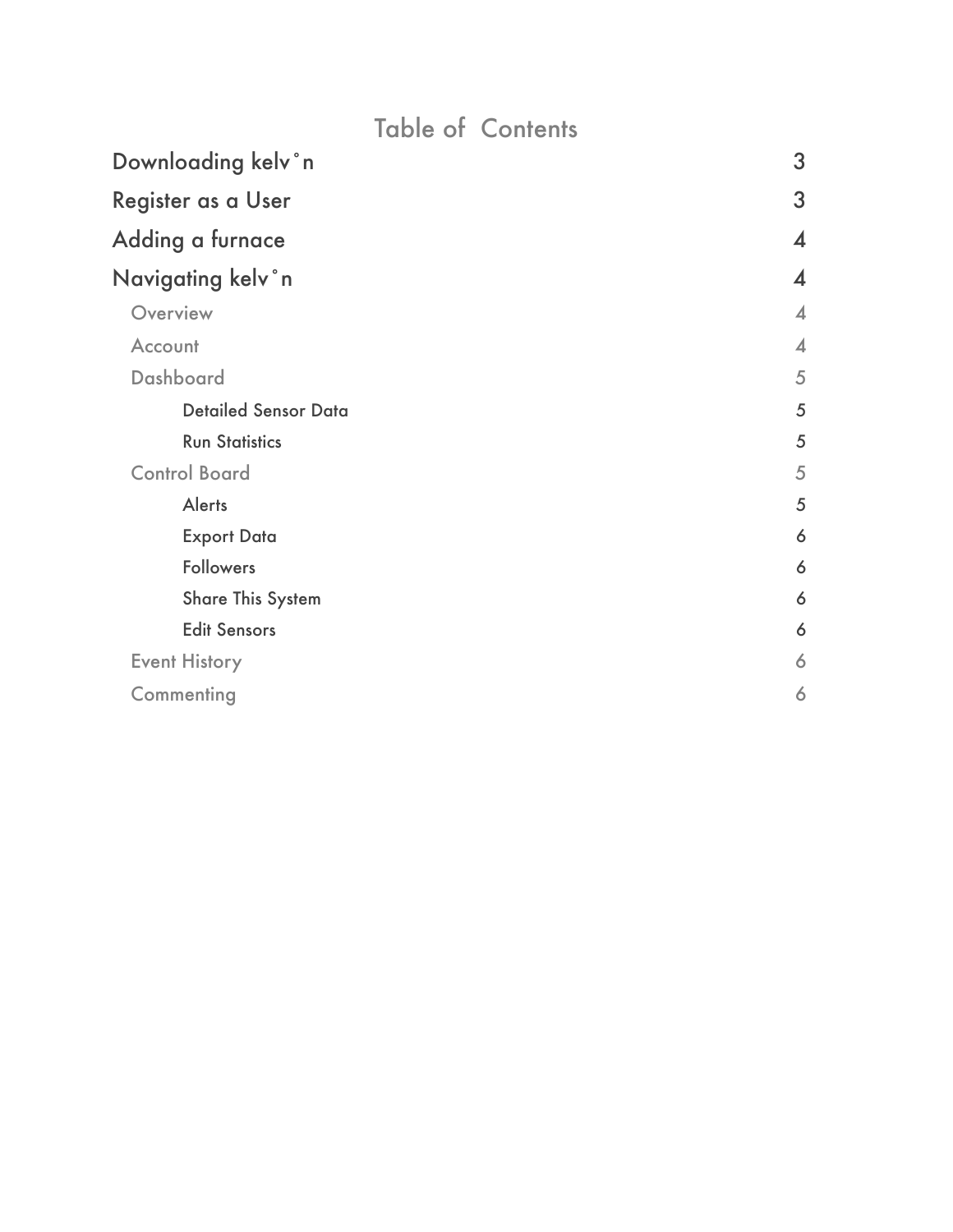# Downloading kelv˚n

To install kelvin on your mobile device, go the App Store type "ClearStak" into the search bar. Find the application titled "kelvin - ClearStak" and download the free app!



Wait while the app installs on your phone and open it when it finishes. It will bring you to the Welcome page, where you must select "Register" to create your account.

## Register as a User

kelvin will bring you though the brief registration process step by step. This should take no more than a minute or so to complete. First, you will be asked to enter your full name, email address, and phone number. Choose an email that you would like to receive system notifications from. This email address will function as your username for this application.

On the next page, you will be asked to enter your street address, city, and state abbreviation. Upon entering this page, you will be notified that kelvin would like to use your location to fill in these fields for you. Allow if you currently located at your home address. This is the only page from which we access your location.

Next, we require that you add a password to your account. Once you tap "Finish," your kelvin account will be created!

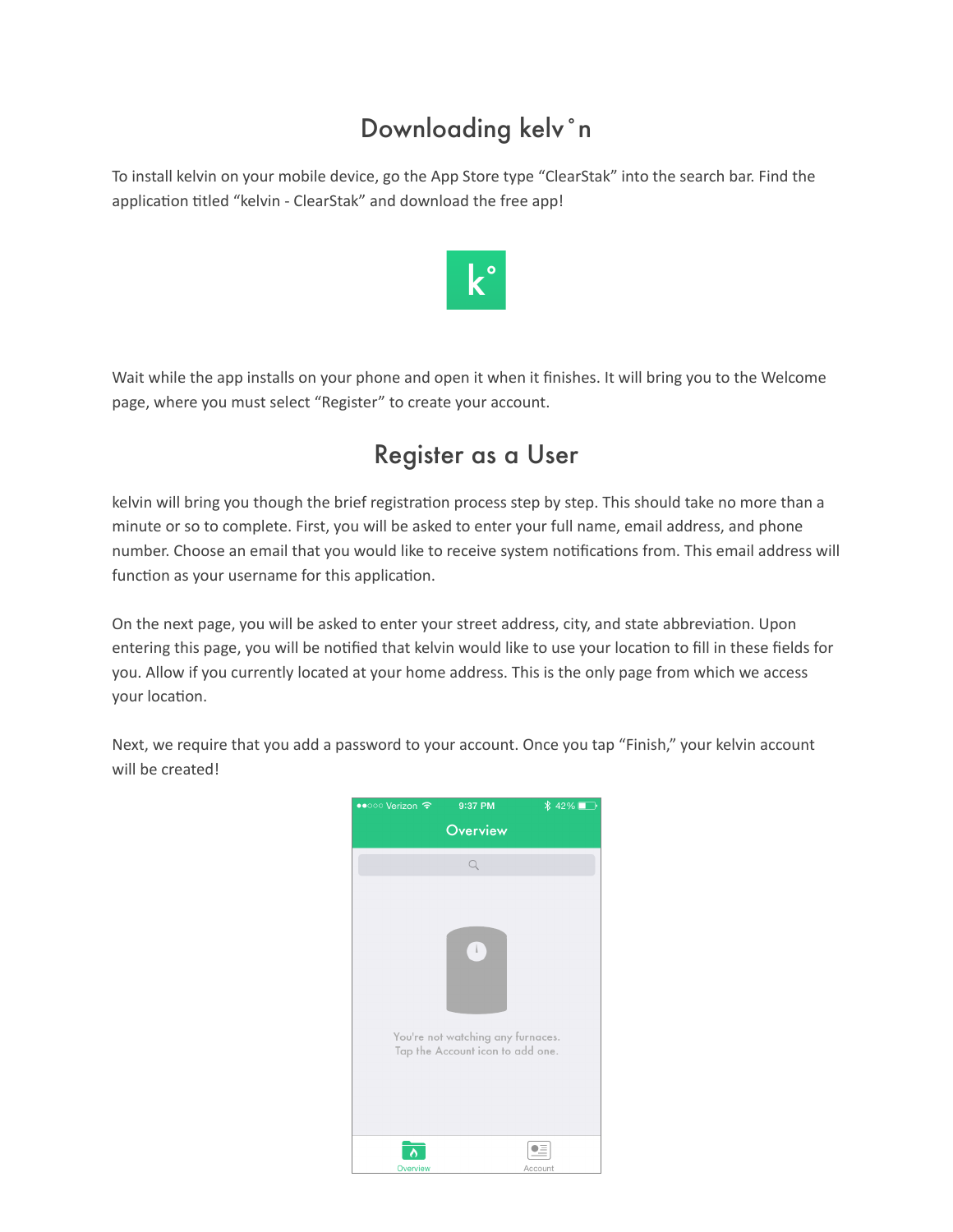# Adding a furnace

Unless someone has already shared a furnace with you after you have created your account, you will not have any furnaces in your list. There are two ways pair a furnace with your account:

- 1. Get into contact with someone who has access to the furnace on their kelvin app and ask them to share it with your email address.
- 2. Tap the account tab at the bottom of the Overview page and select "Add a new System." ClearStak will issue you a serial code with your ClearStak device. If someone has previously added this furnace to their kelvin app, the furnace will simply be paired with your account. If you are the first person to register with this furnace, you will be prompted to choose the make and model of your furnace, enter its location, and give it a name. This should take longer than a minute or so.

Once you return to the Overview page, a preview of the furnace will be visible.

## Navigating kelv˚n

## **Overview**

The Overview page is the first thing you'll see upon opening the kelvin app. On this page you have access to each furnace that is paired with your account. There is a preview of each furnace presented to you on the page that contains the furnace name, location, runtime, status. There are small icons on the lower right corner of the each preview that let you know if your furnace is running, in error state, or disconnected from our network. For those of you who manage multiple systems, furnaces are grouped into sections: currently running, disconnected, and no data.

## Account

The Account page is accessible from the tab bar on the Overview page. From this page, you can edit your account info such as email, phone number, password, location, etc. You may also select the unit system you prefer to view your data in. Most importantly, tap "Notifications" to select how you would like to



receive alerts for all of your furnaces. If you choose SMS text message alerts, you will be asked to select your cell phone service provider. We only use this to send you messages about your furnace that you request.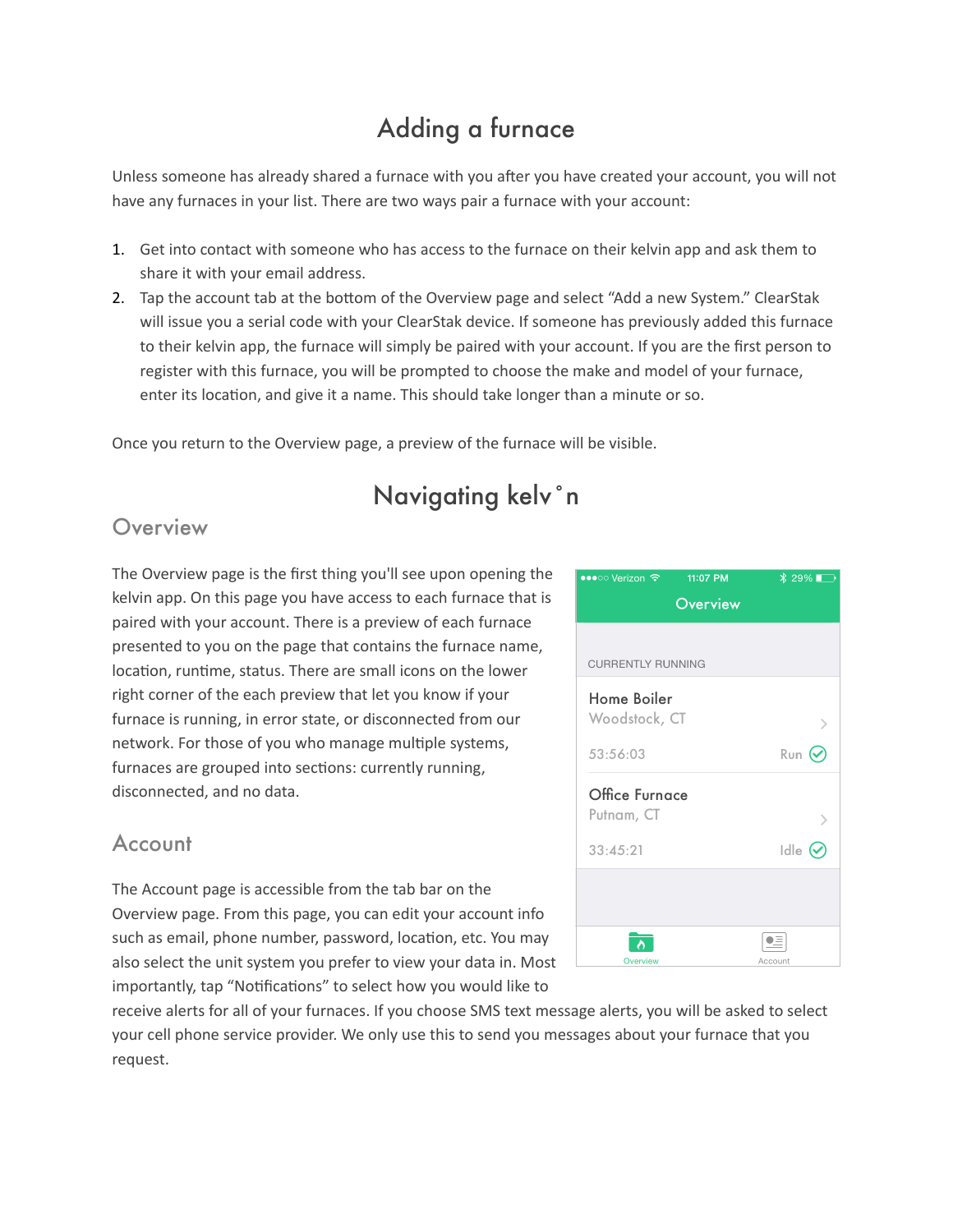## Dashboard

The Dashboard is the page directly accessible from the Overview page. Once you select a furnace on the Overview page, you are brought to the furnace Dashboard where you will see live data readings from your device. On the top bar of this page, you will notice an icon that signifies a comment. Commenting is available from every page shown on the the tab bar at the bottom of the screen. By tapping on readings displayed on the screen, you can get more Detailed Sensor Data, or view Run Statistics. Each of which are discussed below.

#### Detailed Sensor Data

Detailed Sensor Data is available when you select any of the values collected by your furnace. From this page, you can see minimum, maximum, and average values from the time range that you may select manually or by run period. You can also plot this value over the selected time range or view it as a simple table



#### Run Statistics

You can see Run Statistics about recent run periods by selecting the first item in the furnace Dashboard, marked by a black stopwatch icon. Here, you are shown all the states entered during the selected run, the number of times each state entered, the total time spent in each state, and the percentage of the total run that was spent in each state.

## Control Board

From the Control Board, which is accessible on the tab bar at the bottom of the screen, you can manage furnace information such as name and location. You also have access to Alerts and more if you are an owner of the furnace.

#### Alerts

The Alerts page gives you options of what you would like to receive alerts for. Currently available alerts include:

**System Error:** Your system has entered an error state because one or more of the components are at fault. Errors can be viewed on the Events tab. **Connection Status:** You will receive this notification when your system begins finishes collecting data. **User Comments:** Someone who is following your system has posted a comment. Comments can be viewed on the Events tab.

| ●○○○○ Verizon <del>?</del> 11:07 PM | $\frac{1}{2}$ 31% |  |
|-------------------------------------|-------------------|--|
| <b>Control Board</b>                |                   |  |
|                                     |                   |  |
| Alert Me For                        |                   |  |
| <b>Export Data</b>                  |                   |  |
| Followers                           |                   |  |
| <b>Share This System</b>            | ↘                 |  |
| <b>Edit Sensors</b>                 |                   |  |
|                                     |                   |  |
| <b>Remove Furnace</b>               |                   |  |
|                                     |                   |  |
|                                     |                   |  |
| Control Board<br>Dashhoard          | Fyent History     |  |